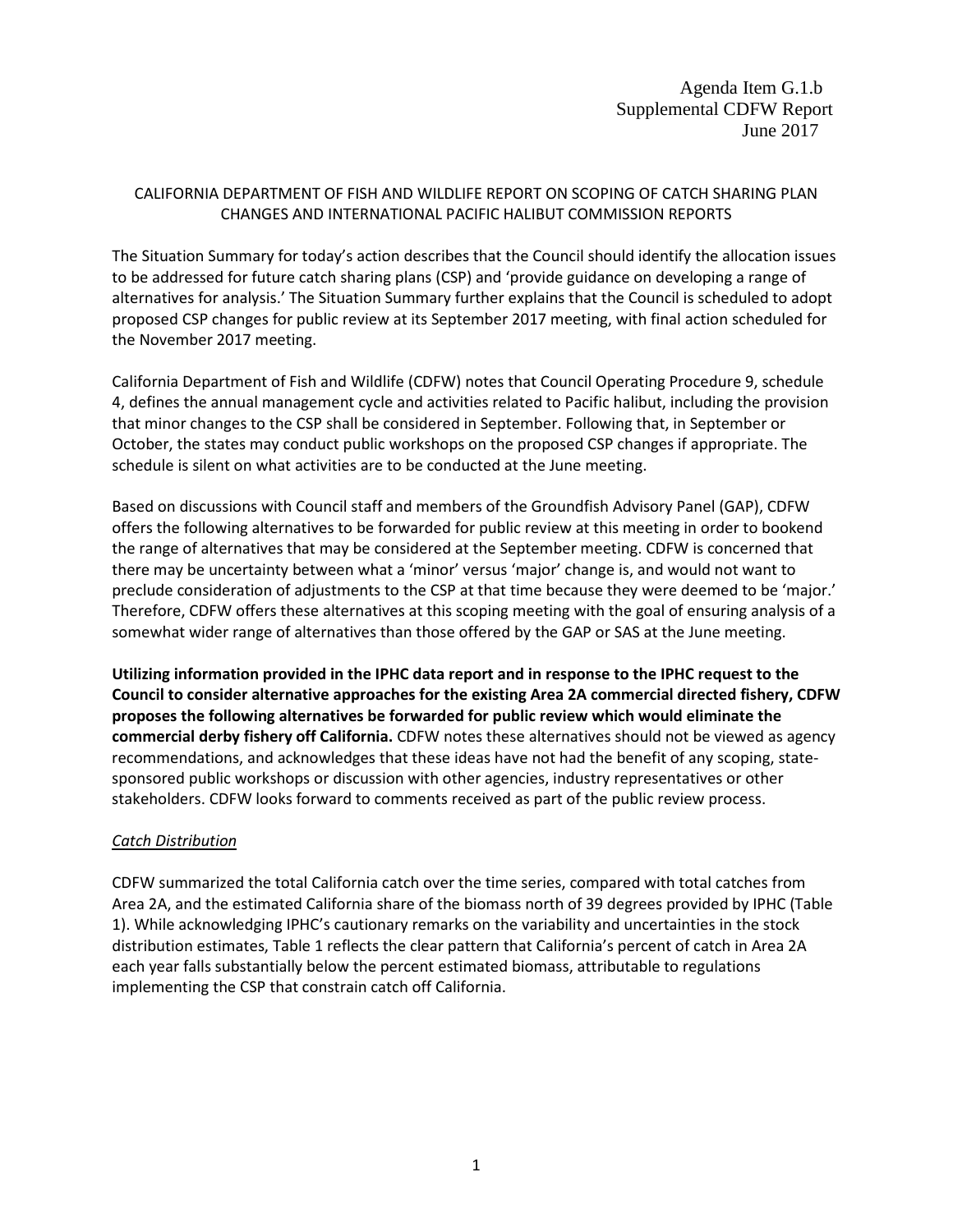|      |                    |                          |                |                    |            | CA % of              |
|------|--------------------|--------------------------|----------------|--------------------|------------|----------------------|
|      | Total CA sport     | <b>Total CA</b>          |                | Total 2A           | CA % of 2A | <b>Total 2A</b>      |
|      | catch <sup>1</sup> | commercial <sup>2</sup>  | Total CA catch | catch <sup>1</sup> | catch      | Biomass <sup>3</sup> |
| 2004 | 45                 | $\overline{\phantom{a}}$ | 45             | 1,386,123          | $0.0\%$    | 16.2%                |
| 2005 | 794                | $\overline{\phantom{a}}$ | 794            | 1,299,569          | 0.1%       | 15.9%                |
| 2006 | 3,778              | 249                      | 4,027          | 1,364,431          | 0.3%       | 19.4%                |
| 2007 | 5,427              | 196                      | 5,623          | 1,310,152          | 0.4%       | 19.6%                |
| 2008 | 14,040             | $\overline{\phantom{a}}$ | 14,040         | 1,192,820          | 1.2%       | 18.5%                |
| 2009 | 40,607             | 64                       | 40,671         | 998,449            | 4.1%       | 21.4%                |
| 2010 | 28,587             | 230                      | 28,817         | 834,638            | 3.5%       | 16.6%                |
| 2011 | 15,852             | 805                      | 16,657         | 950,524            | 1.8%       | 13.0%                |
| 2012 | 27,442             | 69                       | 27,511         | 1,044,780          | 2.6%       | 12.4%                |
| 2013 | 43,254             | 40                       | 43,294         | 1,058,977          | 4.1%       | 12.1%                |
| 2014 | 31,226             | $\overline{\phantom{a}}$ | 31,226         | 1,015,084          | 3.1%       | 11.0%                |
| 2015 | 24,906             | 155                      | 25,061         | 1,013,400          | 2.5%       | 9.8%                 |
| 2016 | 30,893             | 1,259                    | 32,152         | 1,109,276          | 2.9%       | 10.7%                |

Table 1. Comparison of California catch vs proportional biomass

Note: all values are in pounds

<sup>1</sup> Values are from Agenda Item G.1 Attachment 3, June 2017<br><sup>2</sup> Values are from annual CDFW Commercial Landings Reviews [\(https://www.wildlife.ca.gov/Fishing/Commercial/Landings\).](https://www.wildlife.ca.gov/Fishing/Commercial/Landings)

Commercial catches are round weight pounds, not net weight.

<sup>3</sup> Values are from Agenda Item G.1.a IPHC Letter, June 2017

*Allocations:* IPHC carefully highlights uncertainty in, and caveats with, using these data to inform allocation considerations in Area 2A. Table 4 in the IPHC data report, years 2013 and 2014 (years when the IPHC survey took place in CA) correspond with point estimates that are 12.1 and 11.0 percent of the estimated share of the biomass north of 39 degrees, respectively. IPHC notes that the quality of the estimates for California are 'very poor in years other than those in which the survey took place, as indicated by the wide 95 percent intervals' (page 2) and further explains that 'estimates of biomass shares by State (Table 4) and Region (Table 5) are all imprecise, although we note the 95 percent intervals are narrowest in the year with the most complete survey, 2014.' While the 2013 and 2014 point estimates are imprecise, they are nonetheless informative, and might serve as a reasonable basis to evaluate whether the current CSP allocations are roughly proportional to biomass, noting that the percentages ascribed to California in 2013 and 2014 are among the lowest of the point estimates in the 19-year time series.

However, because the CSP's first dividing point is between the tribal and non-tribal share, only 65 percent of the distribution attributed to California could actually be allocated to the state of California for non-tribal fisheries.

Alternative 1a: Use the average of the 2013 and 2014 CA distribution values =  $((12.1 + 11)/2 * 0.65) = 7.51$ Alternative 1b: Use only the 2014 CA distribution value =  $(11 * 0.65) = 7.15$ 

*Concept:* **In response to the IPHC's request that the Council consider alternatives to the directed commercial derby fishery, create a new California Subarea, South of 42 Degrees, which would involve precise and structured management of both sport and incidental commercial halibut fisheries in**